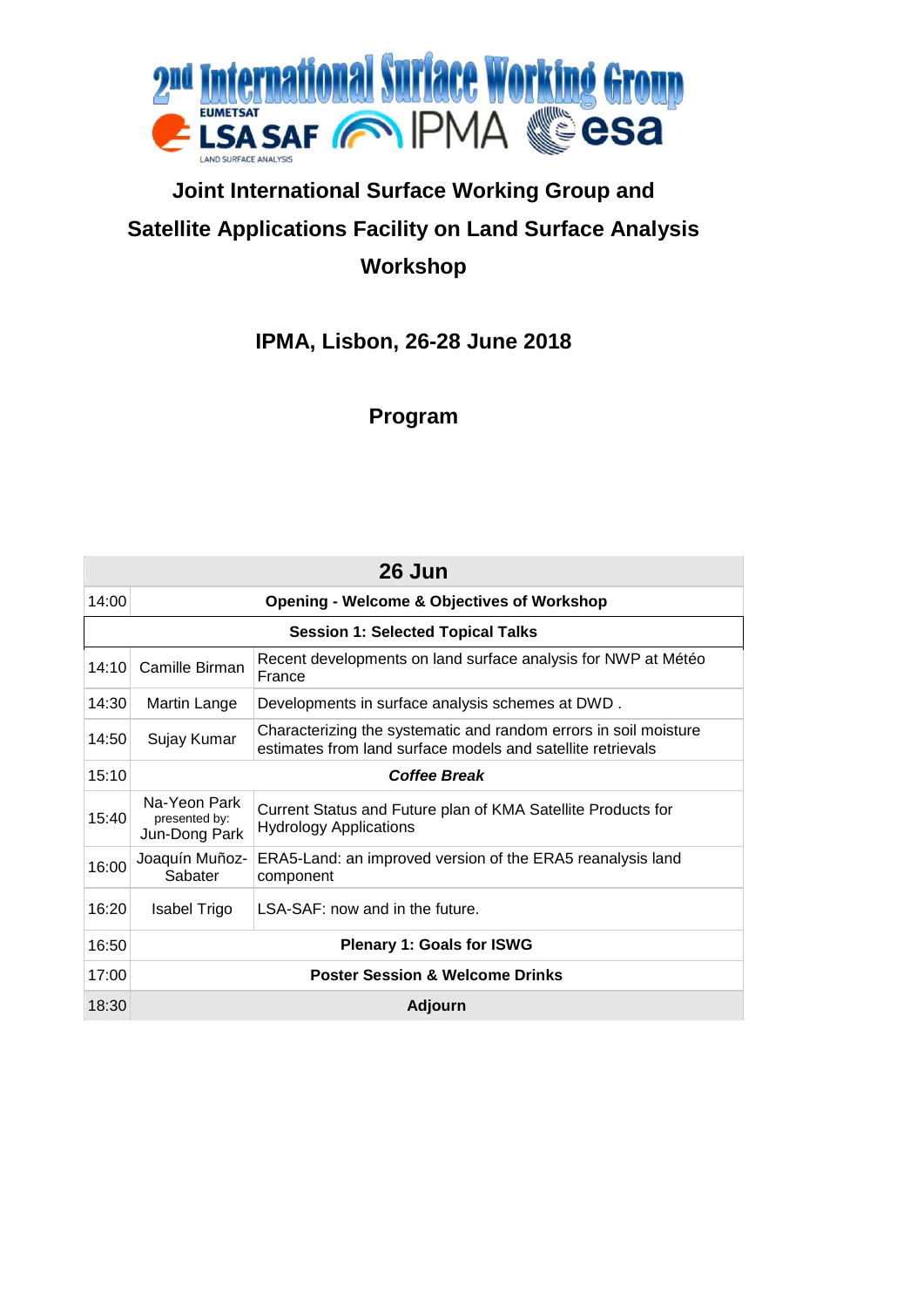

| 27 Jun                                                   |                                                    |                                                                                                                                                                                    |  |  |  |
|----------------------------------------------------------|----------------------------------------------------|------------------------------------------------------------------------------------------------------------------------------------------------------------------------------------|--|--|--|
| <b>Session 2: Land Surface Modeling and Assimilation</b> |                                                    |                                                                                                                                                                                    |  |  |  |
| 9:00                                                     | Clement<br>Albergel                                | ERA-5 and ERA-Interim driven ISBA land surface model simulations<br>and reanalysis: Which one performs better?                                                                     |  |  |  |
| 9:20                                                     | Gianpaolo<br>Balsamo                               | Review of satellite-based remote sensing and in-situ observations to<br>inform Earth Surface Modelling                                                                             |  |  |  |
| 9:40                                                     | <b>Emanuel Dutra</b>                               | Land surface downscaling using a spatially and temporally varying<br>lapse rate                                                                                                    |  |  |  |
| 10:00                                                    | <b>Coffee Break &amp; Continued Poster Viewing</b> |                                                                                                                                                                                    |  |  |  |
| 10:30                                                    | Min Huang                                          | Improving air quality modeling on process level via better<br>representation of the land surface states                                                                            |  |  |  |
| 10:50                                                    | Yasutaka Ikuta                                     | Assimilation of Satellite Soil Moisture Content in Operational Local<br>NWP System at JMA                                                                                          |  |  |  |
|                                                          |                                                    | <b>Session 3: Assimilation Methods</b>                                                                                                                                             |  |  |  |
| 11:10                                                    | Jean-Christophe<br>Calvet                          | Sequential assimilation of Copernicus vegetation products for better<br>constraining soil-plant parameters and variables in the ISBA land<br>surface model                         |  |  |  |
| 11:30                                                    | Yohei Sawada                                       | Ecohydrological Land Analysis: Assimilating satellite microwave<br>observations into a land surface model to simultaneously simulate soil<br>moisture and vegetation dynamics      |  |  |  |
| 11:50                                                    | Tomas<br>Landelius                                 | Towards a 3D EnKF for surface data assimilation of raw satellite<br>radiances                                                                                                      |  |  |  |
| 12:10                                                    |                                                    | <b>Lunch &amp; Group Photo</b>                                                                                                                                                     |  |  |  |
| 13:10                                                    | Cristina Lupu                                      | Surface skin temperature and its impact on satellite data assimilation<br>at ECMWF                                                                                                 |  |  |  |
| 13:30                                                    | Samantha<br>Pullen                                 | Land surface data assimilation at the Met Office and developments in<br>snow depth analysis                                                                                        |  |  |  |
| 13:50                                                    | <b>Zied Sassi</b>                                  | Study of satellite observations synergy in order to improve surface<br>temperature in NWP                                                                                          |  |  |  |
| <b>Session 4: Climate Services and User Requirements</b> |                                                    |                                                                                                                                                                                    |  |  |  |
| 14:10                                                    | <b>Gabriel Lellouch</b>                            | Long-term archives of land surface albedo products through the<br>EUMETSAT/LSA-SAF: product portfolio and project development<br>plans                                             |  |  |  |
| 14:30                                                    | Javier García-<br>Haro                             | The LSA-SAF vegetation suite: FVC, LAI and FAPAR                                                                                                                                   |  |  |  |
| 14:50                                                    | Frank-Michael<br>Goettsche                         | Derived Land Surface Temperature (DLST) product for MSG/SEVIRI                                                                                                                     |  |  |  |
| 15:10                                                    |                                                    | <b>Coffee Break &amp; Poster Viewing</b>                                                                                                                                           |  |  |  |
| 15:30                                                    | Benjamin<br><b>Bechtel</b>                         | The full temperature cycle - towards a combined annual and diurnal<br>temperature model                                                                                            |  |  |  |
| 15:50                                                    | Bostjan Muri                                       | Usage of LSA SAF Products for Expert End-Users and Their Potential<br>Applications in Specific Weather Situations                                                                  |  |  |  |
| 16:10                                                    | Carlos Jimenez                                     | All-weather land surface temperature estimates from microwave<br>satellite observations, over several decades and real time:<br>methodology and comparison with infrared estimates |  |  |  |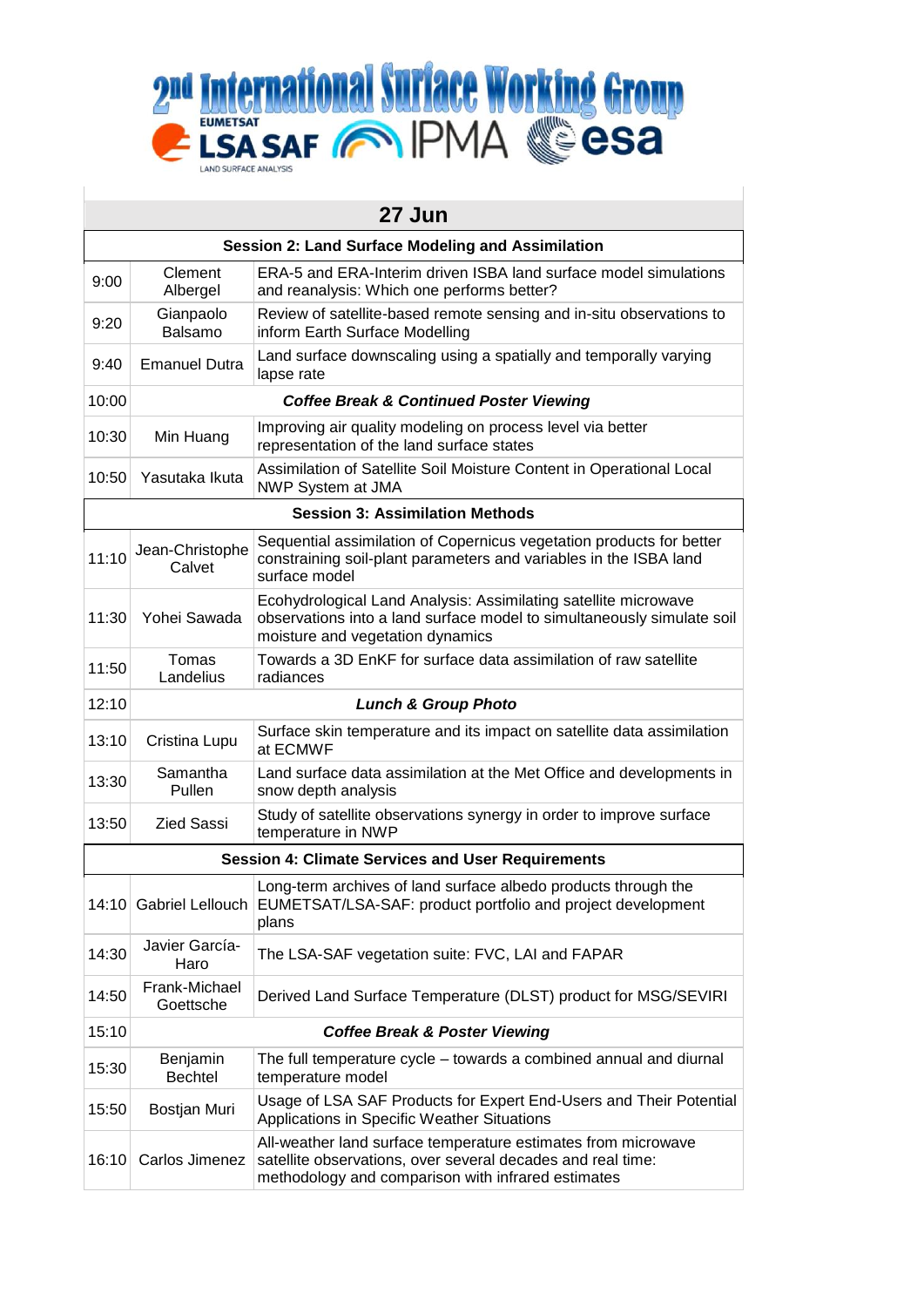

| 16:30 | Elizabeth Good                                                      | The EUSTACE project: delivering global, daily information on surface<br>air temperature |
|-------|---------------------------------------------------------------------|-----------------------------------------------------------------------------------------|
| 16:50 | Maria Jose<br>Escorihuela                                           | Low Frequency Passive Microwave User Requirement Consolidation<br>Study                 |
| 17:10 | Darren Ghent                                                        | Lessons learned from ESA Due GlobTemperature and plans for ESA<br><b>LST CCI</b>        |
| 17:30 | <b>Plenary 2: Requirements for Climate and Assimilation Science</b> |                                                                                         |
| 18:00 | <b>Adjourn</b>                                                      |                                                                                         |

20:00 **Workshop Dinner**

| 28 Jun                                                               |                                                                            |                                                                                                                                                                           |  |  |
|----------------------------------------------------------------------|----------------------------------------------------------------------------|---------------------------------------------------------------------------------------------------------------------------------------------------------------------------|--|--|
| Session 5: Soil moisture, surface fluxes, radiative products         |                                                                            |                                                                                                                                                                           |  |  |
| 9:00                                                                 | Susanne<br>Mecklenburg                                                     | The contribution of L-band observations to characterising land-<br>atmosphere interactions                                                                                |  |  |
| 9:20                                                                 | Moritz Link                                                                | Comparison of SMOS, SMAP, ASCAT and AMSR2 Level-1 data in<br>terms of their soil moisture information content                                                             |  |  |
| 9:40                                                                 | <b>Rolf Reichle</b>                                                        | Improving the SMAP Level-4 Soil Moisture Product: The Good, the<br>Bad, and the Ugly                                                                                      |  |  |
| 10:00                                                                | <b>Coffee Break &amp; Poster Viewing</b>                                   |                                                                                                                                                                           |  |  |
| 10:30                                                                | Jostein<br>Blyverket                                                       | Towards creating a ESA CCI Level 4 root zone soil moisture product<br>using land surface data assimilation                                                                |  |  |
| 10:50                                                                | Nicolas Ghilain                                                            | LSA-SAF ET&SF – version 2: an improved monitoring of<br>evapotranspiration & surface heat fluxes thanks to the assimilation of<br>vegetation and land surface temperature |  |  |
| 11:10                                                                | Kaniska Mallick                                                            | Evapotranspiration mapping across an aridity gradient in<br>conterminous US by combining thermal remote sensing with Penman-<br>Monteith and Shuttleworth-Wallace model   |  |  |
| 11:30                                                                | Lunch                                                                      |                                                                                                                                                                           |  |  |
| Session 6: Land surface temperature, Forward Modeling and Emissivity |                                                                            |                                                                                                                                                                           |  |  |
| 12:50                                                                | Chu-Yong<br>Chung                                                          | Surface products of GK-2A                                                                                                                                                 |  |  |
| 13:10                                                                | Bob Su                                                                     | Microwave observation and modelling of radiative and heat-water<br>transfer processes on the Tibetan Plateau                                                              |  |  |
| 13:30                                                                | Tim Hultberg                                                               | A linear programming (LP) approach to the retrieval of hyperspectral<br>infrared surface emissivity                                                                       |  |  |
| 13:50                                                                | <b>Plenary 3: Coordination of Land Observations &amp; Workshop Closing</b> |                                                                                                                                                                           |  |  |
| 14:40                                                                | <b>End of Workshop</b>                                                     |                                                                                                                                                                           |  |  |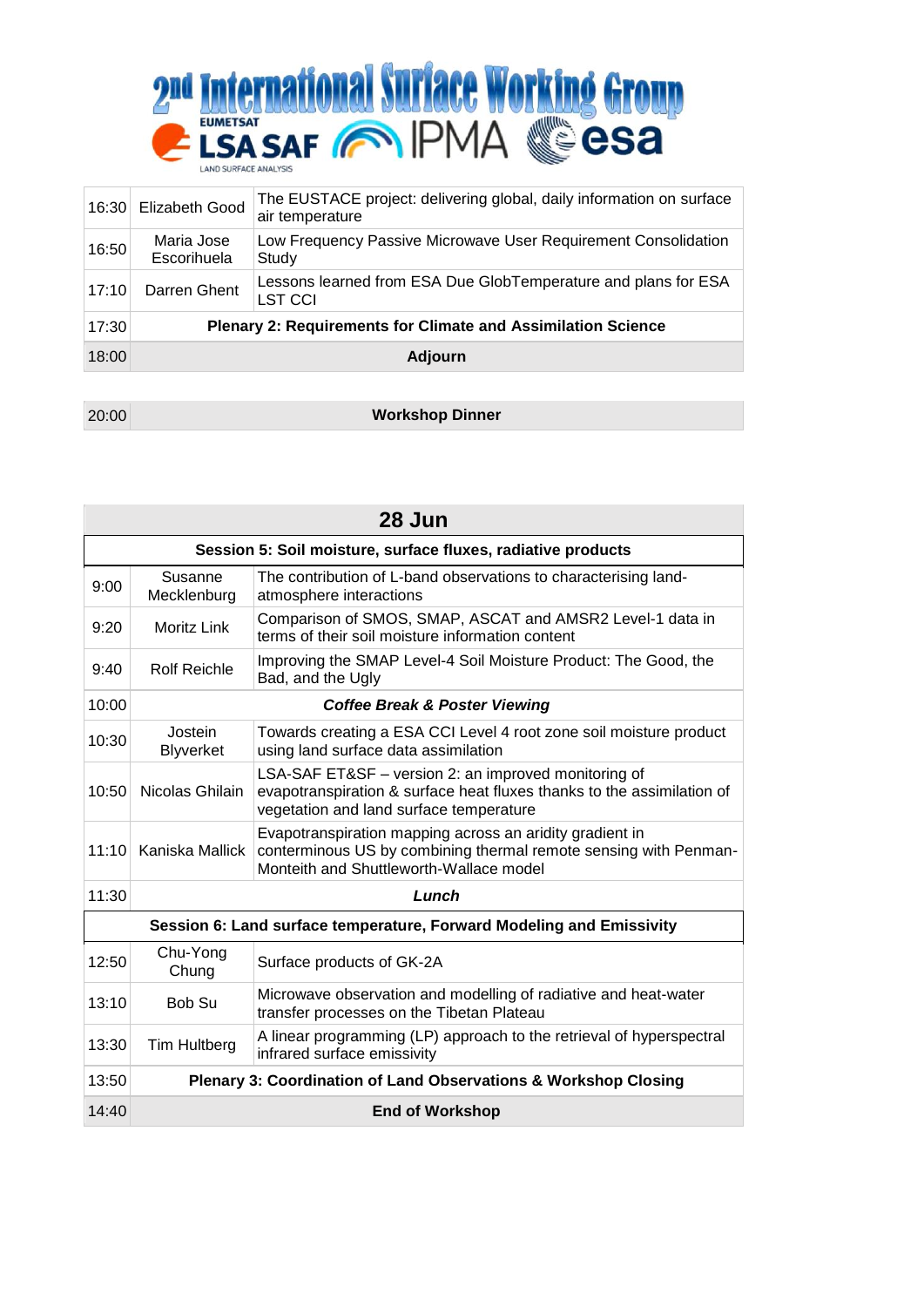

## **Posters**

| P <sub>1</sub>  | Caglar Kucuk                    | Towards Understanding Dynamics between Vegetation and Secondary Water<br>Resources in Semi-Arid Regions via Remote Sensing                            |
|-----------------|---------------------------------|-------------------------------------------------------------------------------------------------------------------------------------------------------|
| P <sub>2</sub>  | Joseph<br>Santanello            | The Importance and Current Limitations of Planetary Boundary Layer (PBL)<br>Retrieval from Space for Land-Atmosphere Interactions Studies             |
| P <sub>3</sub>  | David<br><b>Stevens</b>         | Land surface model performances with high resolution earth observation data                                                                           |
| P <sub>4</sub>  | <b>Emanuel Dutra</b>            | Impact of snow data assimilation on river discharge                                                                                                   |
| P <sub>5</sub>  | Donghyun<br>Jin                 | The Snow/Sea-ice detection based Dynamic Wavelength Warping method using<br>Himawari-8/AHI data                                                       |
| P <sub>6</sub>  | Jae-Hyun Ryu                    | Evaluation of drought impact under different agricultureal managements in South<br>and North Korea using satellite remote sensing                     |
| P7              | Kyeong-Sang<br>Lee              | Estimation of Land Surface Albedo from Himawari-8/AHI data                                                                                            |
| P <sub>8</sub>  | Kyung-Ae Park                   | Development of Sea Surface Temperature Retrieval Algorithm for Geo-KOMPSAT-<br>2A/Advanced Meteorological Imager                                      |
| P <sub>9</sub>  | Kyung-Ae Park                   | Development of Sea Surface Currents Retrieval Algorithm for Geo-KOMPSAT-<br>2A/Advanced Meteorological Imager                                         |
| P <sub>10</sub> | Young-Heon Jo                   | Four Potential Observations of Ocean Environment Changes Using GK-2A                                                                                  |
| P11             | Anke Duguay-<br><b>Tetzlaff</b> | Regional Land Fluxes TCDR within the EUMETSAT Climate Monitoring SAF:<br><b>Surface Radiation Budget</b>                                              |
| P <sub>12</sub> | José Miguel<br><b>Barrios</b>   | Daily Evapotranspiration at sub-kilometer spatial resolution by combining surface<br>energy balance modelling and statistical downscaling             |
| P <sub>13</sub> | Alirio Arboleda                 | An improved version of the LSA-SAF evapotranspiration and new surface heat<br>fluxes products                                                         |
| P <sub>14</sub> | <b>Chloe Vincent</b>            | Evolution of the LSA-SAF surface albedo products derived from METOP/AVHRR<br>and MSG/SEVIRI                                                           |
| P <sub>15</sub> | Gabriel Lellouch                | Recent advances in the retrieval of solar surface irradiance from EUM satellite data<br>in the LSA-SAF project                                        |
| P <sub>16</sub> | Javier García-<br>Haro          | Operational LSA SAF 10-day SEVIRI/MSG GPP product (MGPP): overall<br>performance and inter-comparison with similar products                           |
| P <sub>17</sub> | João Paulo<br><b>Martins</b>    | All weather LST product comparison                                                                                                                    |
| P <sub>18</sub> | Freya Aldred                    | Climate change and Urban Heat Islands                                                                                                                 |
| P <sub>19</sub> | Youn-Young Choi                 | Development of GK-2A land surface temperature retrieval algorithm using<br>Himawari-8/AHI                                                             |
| P <sub>20</sub> | Robert Knuteson                 | A new global infrared emissivity dataset: Combined ASTER MODIS Emissivity of<br>Land (CAMEL)                                                          |
| P <sub>21</sub> | Virgílio Bento                  | An assessment of the contribution of moisture (VCI) and temperature (TCI)<br>condition to vegetation health index (VHI)                               |
| P <sub>22</sub> | Weidong Xu                      | Major advance in geostationary fire radiative power (FRP) retrieval over Asia and<br>Australia stemming from use of Himawari-8 AHIm                   |
| P <sub>23</sub> | Julia Stoyanova                 | Joint use of Meteorological Modeling and LSA SAF products for diagnoses and<br>forecast of vegetation state and fire danger over South-eastern Europe |
| P <sub>24</sub> | <b>Chris Mannaerts</b>          | ITC experiences with LSASAF data steam uses in the African education and<br>research context.                                                         |
| P <sub>25</sub> | Maria José<br>Monteiro          | An Iberian tailor-made operational high-resolution hourly near-surface analysis<br>using the ALADIN system                                            |